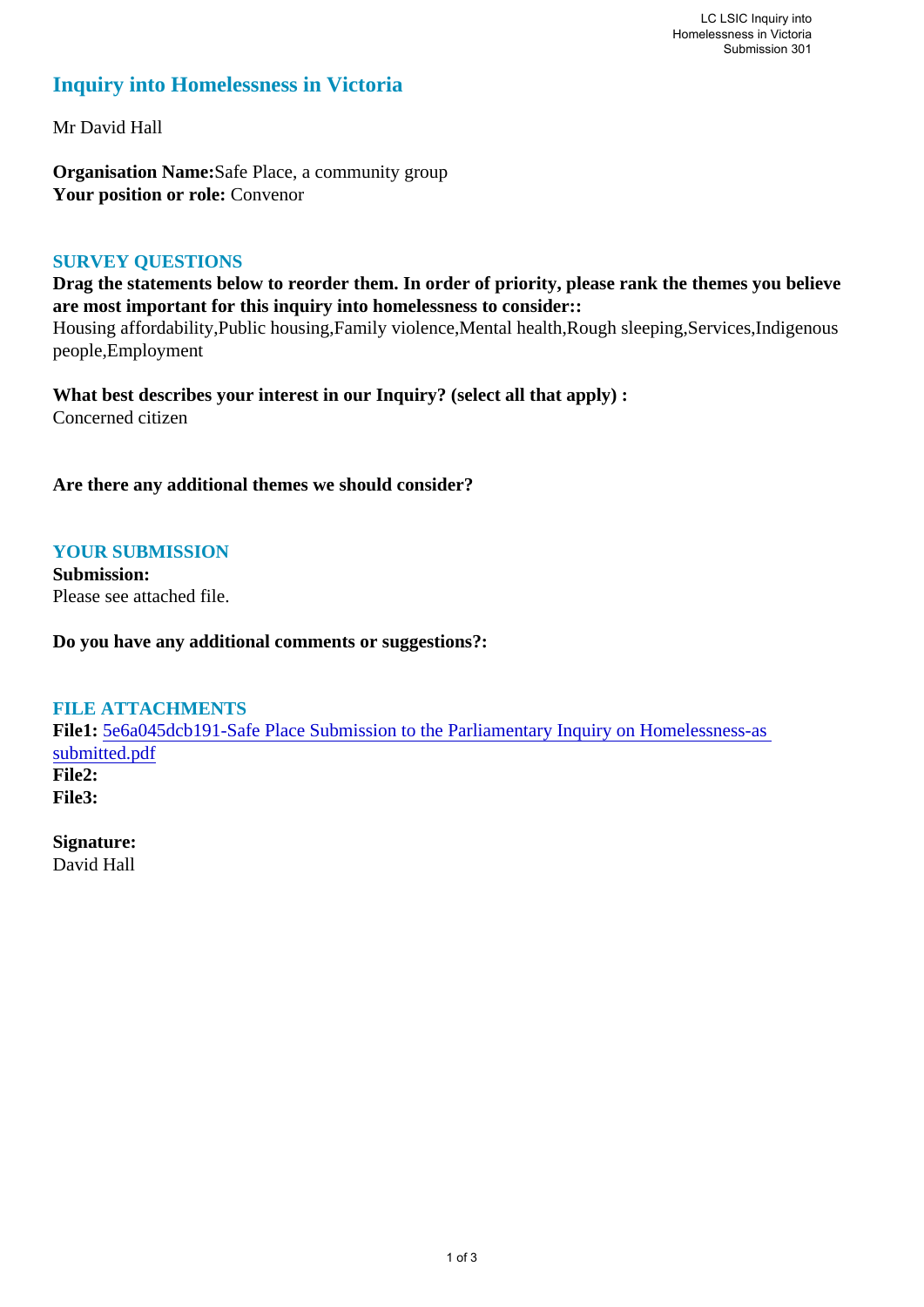#### **Submission to the Parliamentary Inquiry on Homelessness**

12 March 2020

**From:** David Hall, Convenor, Safe Place – A Community Group working to secure affordable housing in Hepburn Shire,

#### **Summary**:

Safe Place believes that a radical simplification of the regulatory environment is both feasible and would harness the willingness of many members of our community to contribute to solving the problem of homelessness.

#### **Status of Homelessness in Hepburn Shire**

- ! Hepburn Shire's need for Social and Affordable Housing is above the average for Victoria and very little such housing is available in the Shire.
- ! Statistics obtained via Child and Family Services [CAFS] staff in Daylesford indicate that in 2017-2018, just over 100 adults and children sought assistance from CAFS to find suitable housing. Most of the 60 adults were women (78%) and most of these were in the age range of 26-55 and had children with them.

#### **Social, economic and policy factors that impact on homelessness in Hepburn Shire**

- **Economic:** Suitable, affordable housing is extremely difficult to find in Daylesford due to the high property values and the typical use of much housing for tourist accommodation. As an example, a single mother with children who is without employment and is renting in Daylesford is paying \$350/week for a small home. This is well over the limit of 30% of her income needed to keep her out of housing stress.
- **Policy:** At present Hepburn Shire Council does not have a policy regarding social and affordable housing. The lack of a policy means that there are few incentives to develop new affordable homes. However, the community group Safe Place is working with the Council to create a policy, and substantial community support exists for one. We expect a policy could include such approaches as:
	- ! Inclusionary zoning/value capture
	- ! Incentives to encourage Social and Affordable Housing in new developments
	- ! Incentives for existing dwellings to encourage conversion to Social and Affordable Housing
	- Rezoning/repurposing of surplus Crown land and surplus Council land
	- **Encouraging innovative Social and Affordable Housing approaches such as cohousing** and tiny homes
	- ! Facilitating communication with and/or partnerships between developers and registered housing providers
- ! **Social: Community Efforts to Secure Additional Affordable Homes in the Shire**
	- ! A small group of local residents formed a committee called 'Safe Place' to investigate the state of homelessness and potential remedies in the town of Daylesford and the Shire of Hepburn
	- ! After determining the need (via statistics and consultation of the local social services staff), Safe Place set out to find available land